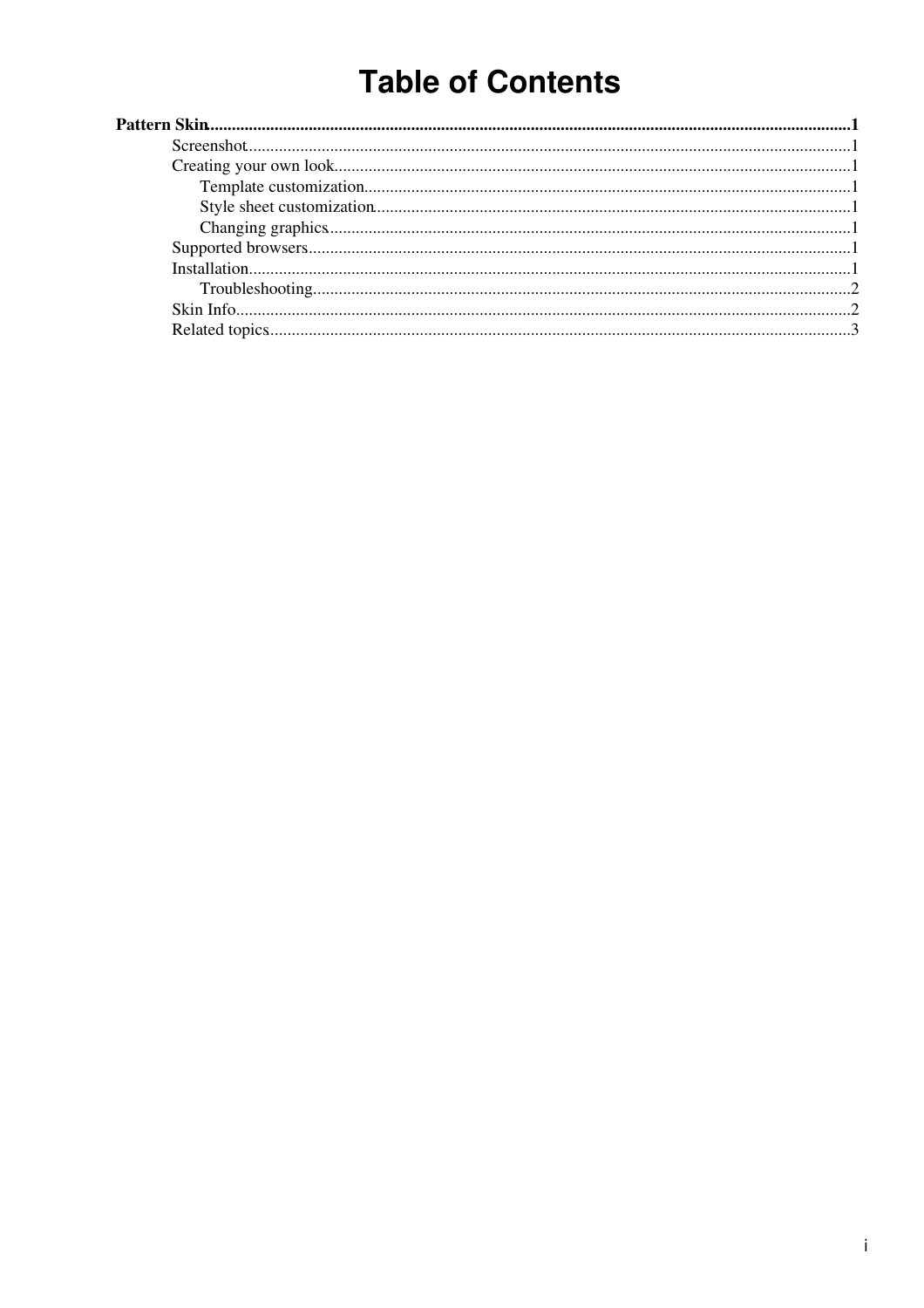## <span id="page-1-0"></span>**Pattern Skin**

CSS based skin with clean and productive editing environment. For use in corporate or perhaps in personal websites it should be fairly easy to tune the looks or even create a PatternSkin-based new skin.

### <span id="page-1-1"></span>**Screenshot**

### <span id="page-1-2"></span>**Creating your own look**

#### <span id="page-1-3"></span>**Template customization**

[PatternSkinCustomization](https://twiki.cern.ch/twiki/bin/view/TWiki/PatternSkinCustomization) - how to configure page elements

#### <span id="page-1-4"></span>**Style sheet customization**

[PatternSkinCssCookbook](https://twiki.cern.ch/twiki/bin/view/TWiki/PatternSkinCssCookbook) - how to customize the visual style

#### <span id="page-1-5"></span>**Changing graphics**

The original Photoshop files of the skin graphics (mainly background images) are attached to PatternSkinGraphics.

### <span id="page-1-6"></span>**Supported browsers**

PatternSkin has been tested successfully on the following browsers:

- Windows
	- $\triangleleft$  Internet Explorer 8.0, 7.0, 6.0, 5.5
	- $\bullet$  Mozilla/Firefox 3.5, 2.0, 1.5
- Mac OS X
	- ♦ Safari 5.0.5, 3.0.2
	- $\blacklozenge$  Mozilla/Firefox 3.5, 2.0, 1.5
- $\bullet *$ nix
- ♦ Mozilla/Firefox 1.5

### <span id="page-1-7"></span>**Installation**

**Note:** You do not need to install anything on the browser to use this skin. The following instructions are for the administrator who installs the skin on the server where TWiki is running.

**Note 2:** PatternSkin is included with TWiki by default. Use the following instructions only if you are upgrading PatternSkin.

• Download the ZIP file from the Skin Home page (see below)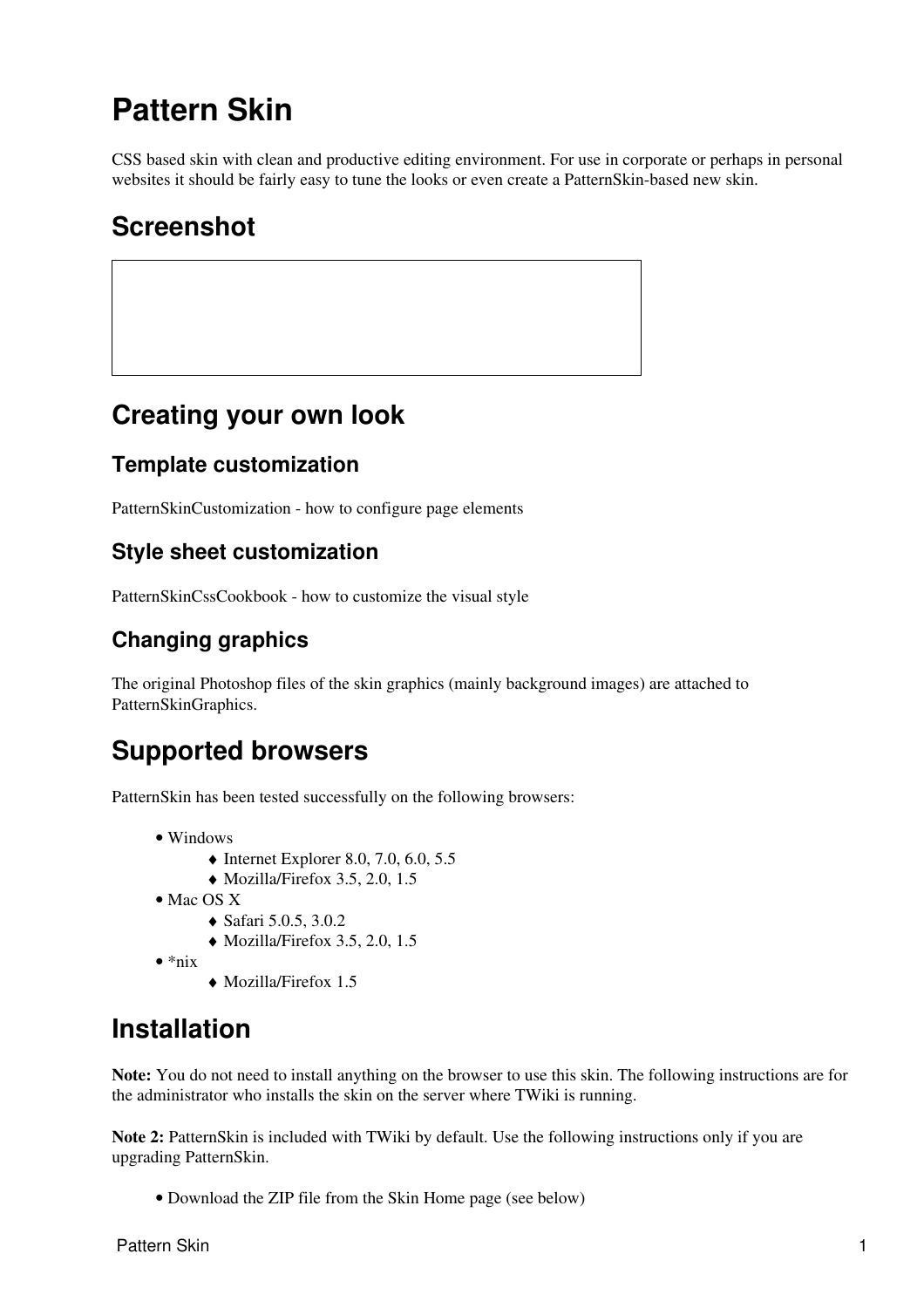#### PatternSkin < TWiki21Nov < TWiki

- Unzip **PatternSkin.zip** in your twiki installation directory
- Test if installed: /twiki/bin/view/TWiki21Nov/PatternSkin?skin=pattern
- For skin activation see [TWikiSkins](https://twiki.cern.ch/twiki/bin/view/TWiki/TWikiSkins)

#### <span id="page-2-0"></span>**Troubleshooting**

If you have set the SKIN variable setting to pattern and you still don't see the layout as on the [screenshot,](https://twiki.cern.ch/twiki/pub/TWiki21Nov/PatternSkin/patternskin_screenshot_full.png) a few settings in may have been disabled.

Check these variables here:

- TWIKILAYOUTURL = /twiki/pub/TWiki/PatternSkin/layout.css
- TWIKISTYLEURL = /twiki/pub/TWiki/PatternSkin/style.css
- TWIKICOLORSURL = /twiki/pub/TWiki/PatternSkin/colors.css
- $SKIN =$  pattern

If TWIKILAYOUTURL or TWIKISTYLEURL don't give a value or point to non-existing files, check in [TWikiPreferences](https://twiki.cern.ch/twiki/bin/view/TWiki/TWikiPreferences) that the following variables do exist and that they are set to on:

- \* %SYSTEMWEB%.PatternSkin settings:
	- \* Set TWIKILAYOUTURL = %PUBURLPATH%/%SYSTEMWEB%/PatternSkin/layout.css
	- \* Set TWIKISTYLEURL = %PUBURLPATH%/%SYSTEMWEB%/PatternSkin/style.css
	- \* Set TWIKICOLORSURL = %PUBURLPATH%/%SYSTEMWEB%/PatternSkin/colors.css

**NOTE:** customization of these values should be done in [Main.TWikiPreferences](https://twiki.cern.ch/twiki/bin/view/Main/TWikiPreferences)

If this still does not work, contact the administrator who installs skins.

For further troubleshooting and feedback, go to TWiki: Plugins/PatternSkinDev $\mathbb{Z}$ . Report bugs at [TWikibug:PatternSkin](http://develop.twiki.org/~twiki4/cgi-bin/view/Bugs/PatternSkin)<sup>®</sup>.

### <span id="page-2-1"></span>**Skin Info**

| Skin Author: TWiki: Main. Arthur Clemens <sup>3</sup> , TWiki: Main. Peter Thoeny <sup>3</sup>                       |  |  |
|----------------------------------------------------------------------------------------------------------------------|--|--|
| Copyright: © 2004-2008 TWiki: Main. Arthur Clemens                                                                   |  |  |
| © 2008-2013 TWiki:Main.PeterThoeny&                                                                                  |  |  |
| © 2004-2013 TWiki:TWiki.TWikiContributor <sup>®</sup>                                                                |  |  |
| License: GPL (GNU General Public Licensera)                                                                          |  |  |
| Description: TWiki's base skin; CSS based, flexible and W3C-compliant                                                |  |  |
| Screenshot:                                                                                                          |  |  |
|                                                                                                                      |  |  |
|                                                                                                                      |  |  |
|                                                                                                                      |  |  |
|                                                                                                                      |  |  |
| Preview: Preview with this skin                                                                                      |  |  |
| <b>Base Name:</b> pattern                                                                                            |  |  |
| Skin Version: 2013-01-10                                                                                             |  |  |
| History:                                                                                                             |  |  |
| 2013-01-10: TWikibug: Item 7088 <sup><math>\alpha</math></sup> : Better help text in bookmark page                   |  |  |
| 2012-10-23: TWikibug: Item 7006 <sup>®</sup> : Removing obsolete and unreferenced Pattern Skin Header Art topic      |  |  |
| 2012-03-23: TWikibug: Item 6834 <sup><math>\sigma</math></sup> : Better style in user bookmark menu pulldown preview |  |  |
| 2012-01-19: TWikibug: Item 6838 <sup>®</sup> : Add Perl logo next to TWiki logo in bottom bar                        |  |  |
| 2012-01-13: TWikibug: Item6832 <sup><math>x</math></sup> : Fix for can't upload attachments in Chrome                |  |  |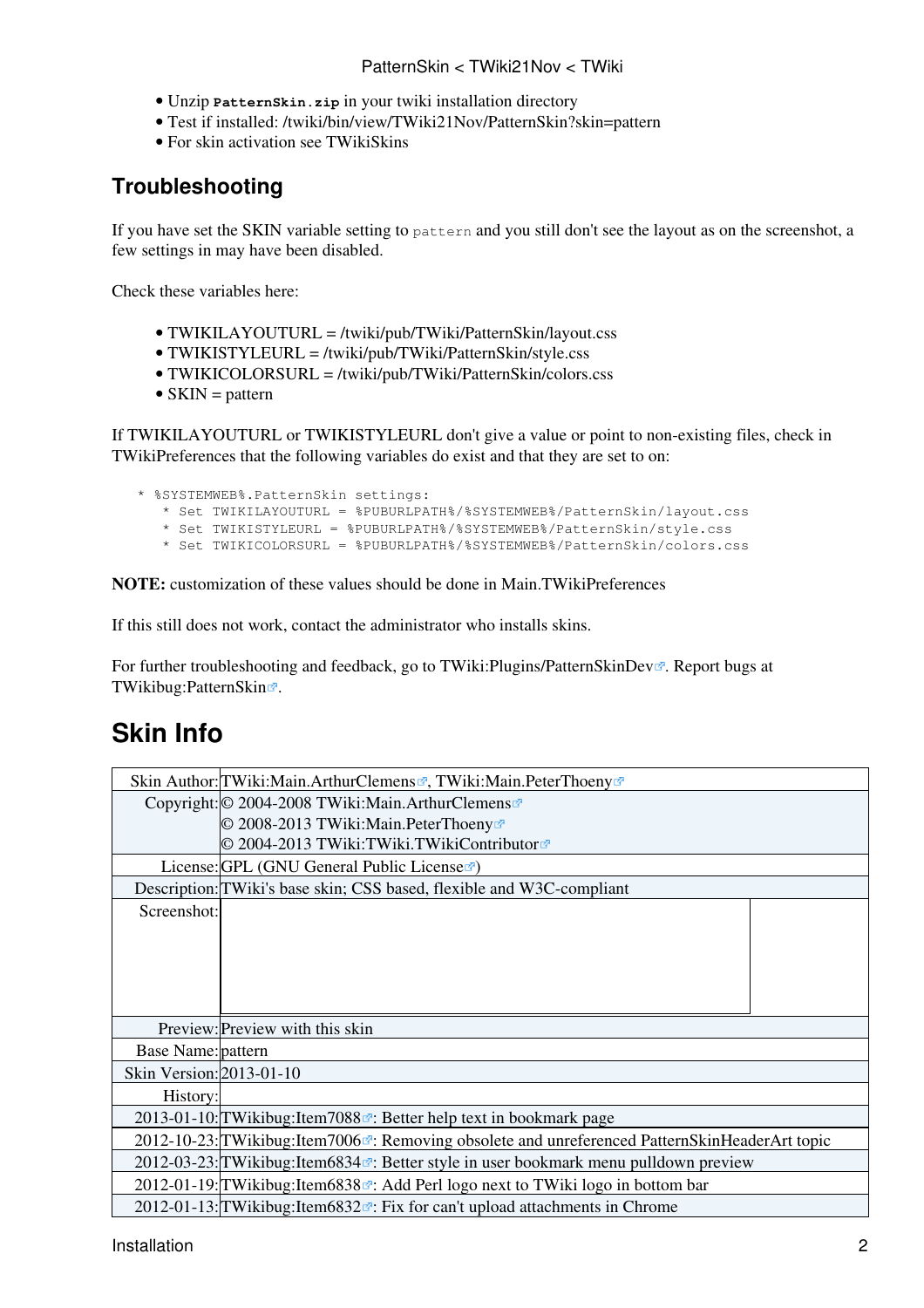| 2011-07-28: TWikibug: Item6780 <sup>a</sup> : Usability: Link to UserList topic instead of TWikiUsers                              |
|------------------------------------------------------------------------------------------------------------------------------------|
| 2011-07-27: TWikibug: Item 6779 <sup>®</sup> : Fix for tables rendering too dark in Firefox 4                                      |
| 2011-06-11: TWikibug: Item6209 <sup>®</sup> : Fix for underscores in topic name with WebTopicCreator are not                       |
| possible -- TWiki:Main.PeterThoeny <sup>®</sup>                                                                                    |
| 2011-05-18: TWikibug: Item6682 <sup>®</sup> : Read-only skin mode with READONLYSKINMODE preferences                                |
| setting -- TWiki:Main.PeterThoeny®                                                                                                 |
| 2011-01-03: TWikibug: Item 6628 <sup><math>\alpha</math></sup> : Minor gradient fix - change main window gradient from pale red to |
| pale gray -- TWiki:Main.PeterThoeny <sup>®</sup>                                                                                   |
| 2010-12-20: TWikibug: Item6622 <sup><math>\alpha</math></sup> - Don't hide non-hidden attachments by default, e.g. toggle state is |
| "show" on initial view -- TWiki:Main.PeterThoeny <sup>®</sup>                                                                      |
| 2010-11-25: TWikibug: Item 6608 ª - Reduce the size of H1 and H2 fonts -- TWiki: Main. Peter Thoeny ª                              |
| 2010-09-24: TWikibug: Item 6544 <sup>a</sup> - fix for Jump box having no help text in IE8 --                                      |
| TWiki:Main.IanBowles                                                                                                               |
| 2010-07-03: TWikibug: Item 6514 $\sigma$ - fix for float overlapping the topic action links at bottom if topic is                  |
| short -- TWiki:Main/PeterThoeny <sup>®</sup>                                                                                       |
| 2010-06-19: TWikibug: Item6499 <sup>®</sup> - less screeming submit button and cancel button, aligning with color                  |
| palette of TWiki:Plugins/TopMenuSkin¤ -- TWiki:Main/PeterThoeny                                                                    |
| 2010-06-12: TWikibug: Item 5335 a - conditional signature based on NOAUTOLINK setting, either user                                 |
| Main.FirstLast Of [[Main.Firstlast][Firstlast]]; force-linking user name in topic info                                             |
| in case NOAUTOLINK set -- TWiki:Main/PeterThoeny <sup>®</sup>                                                                      |
| 2010-05-25: TWikibug: Item6453 <sup>®</sup> - don't use red color in topic action, implies red-links --                            |
| TWiki:Main/PeterThoeny@and TWiki:Main/SopanShewale@                                                                                |
| 2010-04-28: TWikibug: Item 6416 ø - fix for only two pages printing in FF 3.6 --                                                   |
| TWiki:Main/PeterThoeny <sup>®</sup>                                                                                                |
| 03 Aug 2008: v.3.0.1 - TWiki 4.2.1 (Edinburgh) RELEASE VERSION                                                                     |
| 13 Jul 2007: v.3.0.0 - TWiki 4.2.0 (Edinburgh) RELEASE VERSION                                                                     |
| 15 Jan 2006: v.2.0.6 - TWiki 4.1.0 (Edinburgh) RELEASE VERSION                                                                     |
| 26 Sep 2006: v.2.0.5 - Fixed form background colors                                                                                |
| 22 Jul 2006: v.2.0.4 - Refactored info in colors.css; fixed textarea color                                                         |
| 26 Jun 2006: v.2.0.3 - TWiki 4.0.3 (Dakar) RELEASE VERSION                                                                         |
| 31 Jan 2006: v.2.0.0 - TWiki 4.0.0 (Dakar) RELEASE VERSION                                                                         |
| 28 Aug 2004: v.1.0.9 - TWiki 3.0 (Cairo) RELEASE VERSION                                                                           |
| 08 Aug 2004: Initial version $(v1.0.0)$                                                                                            |
| Dependencies: TWiki: Plugins/Twisty Contrib <sup>®</sup> (included in TWiki distribution)                                          |
| Skin Home: http://TWiki.org/cgi-bin/view/Plugins/PatternSkin                                                                       |
| Feedback: http://TWiki.org/cgi-bin/view/Plugins/PatternSkinDev                                                                     |
| Download: http://TWiki.org/cgi-bin/view/Plugins/PatternSkin&                                                                       |

## <span id="page-3-0"></span>**Related topics**

- [TWikiCss](https://twiki.cern.ch/twiki/bin/view/TWiki/TWikiCss)
- [PatternSkinCss](https://twiki.cern.ch/twiki/bin/view/TWiki/PatternSkinCss)
- [PatternSkinCssCookbook](https://twiki.cern.ch/twiki/bin/view/TWiki/PatternSkinCssCookbook)
- [PatternSkinCssCookbookCenterPage](https://twiki.cern.ch/twiki/bin/view/TWiki/PatternSkinCssCookbookCenterPage)
- [PatternSkinCssCookbookEditTableStyle](https://twiki.cern.ch/twiki/bin/view/TWiki/PatternSkinCssCookbookEditTableStyle)
- [PatternSkinCssCookbookFonts](https://twiki.cern.ch/twiki/bin/view/TWiki/PatternSkinCssCookbookFonts)
- [PatternSkinCssCookbookNoLeftBar](https://twiki.cern.ch/twiki/bin/view/TWiki/PatternSkinCssCookbookNoLeftBar)
- [PatternSkinCssCookbookNoTopBar](https://twiki.cern.ch/twiki/bin/view/TWiki/PatternSkinCssCookbookNoTopBar)
- [PatternSkinCustomization](https://twiki.cern.ch/twiki/bin/view/TWiki/PatternSkinCustomization)
- [PatternSkinGraphics](https://twiki.cern.ch/twiki/bin/view/TWiki/PatternSkinGraphics)
- [WebBottomBar](https://twiki.cern.ch/twiki/bin/view/TWiki/WebBottomBar)
- [WebLeftBar](https://twiki.cern.ch/twiki/bin/view/TWiki/WebLeftBar)